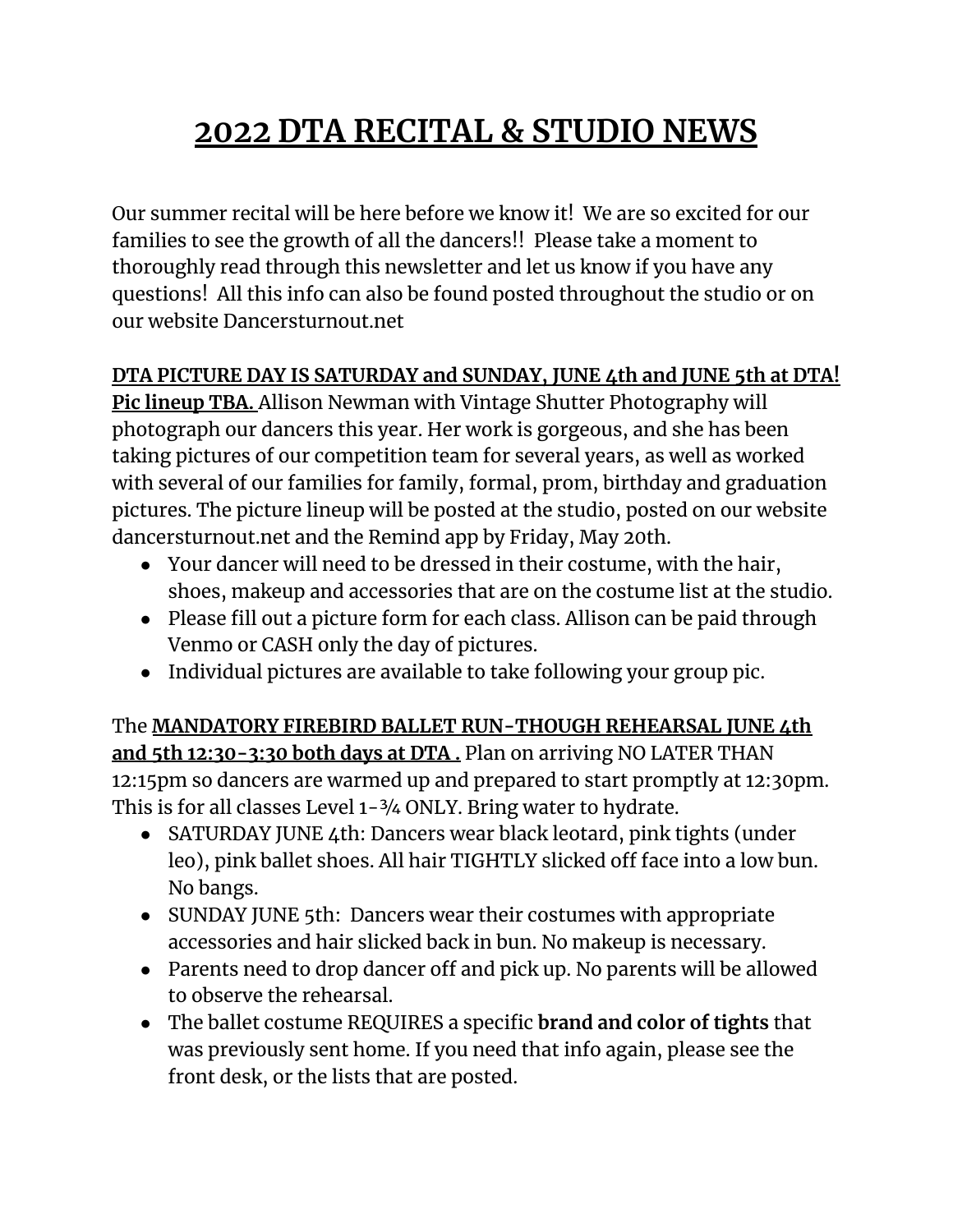## **MANDATORY DRESS REHEARSAL IS FRIDAY, JUNE 10th at the Harvey**

**Auditorium.** It will be from 9:30-6pm at Bakersfield High School's Harvey Auditorium, 1241 G St.

- Show assignments/times are posted in the lobby, as well as remind and the DTA website [www.dancersturnout.net](http://www.dancersturnout.net)
- The dances are placed in blocks of approximately  $\angle$  5 minutes for blocking, lighting, and run-through. After they've rehearsed, they will be dismissed to the pickup area. For their safety, dancers will not be allowed to walk themselves to the parking lot.
- ONE PARENT is allowed in the auditorium with the dancer. Please no extra siblings.
- Please plan to arrive 15-30 minutes prior to be ready.
- Proper hair, makeup, costume, tights (if applicable), dance shoes, and all accessories are **REQUIRED**. Label costumes. Bring extra makeup, hair gel/spray, hairnets, pins, safety pins, etc.
- Only WATER is permitted inside the auditorium. Any snacks must be consumed OUTSIDE.

We Will have two shows on **SATURDAY, JUNE 11th** and one show **SUNDAY, JUNE 12TH. Showtimes are. Firebird Ballet will perform in each show for a total of 3 performances!**

- **Call Times 6/11:** 11am show (10:30 rec/10am comp and Firebird);and 5pm show (4:30 rec/4:00 comp and Firebird)
- **Call Times 6/12:** 2:00 show (1:30pm rec/1:00pm comp and Firebird)
- Shows consist of our ballet "Firebird", our amazing recreational classes as well as some of our amazing DTA Competition Groups. All shows are a balance of all of the wonderful aspects of everything DTA has to offer.
- **Each family is required to purchase their recital package. Additional tickets can be bought for \$20 each. Each ticket can only be used once.**
- We will NOT have a professional videographer this year. Our shows will be recorded and posted to our YouTube page the week following the show. Please feel free to video your child's routine without distracting others around you. No standing up in audience to record. One policy stays the same...**ABSOLUTELY NO FLASH PHOTOGRAPHY ALLOWED.** This is for the safety of all performers.
- **● HAIR AND MAKEUP REQUIREMENTS-**BHS has professional grade lighting. It's very bright, and without makeup the dancers' faces will be